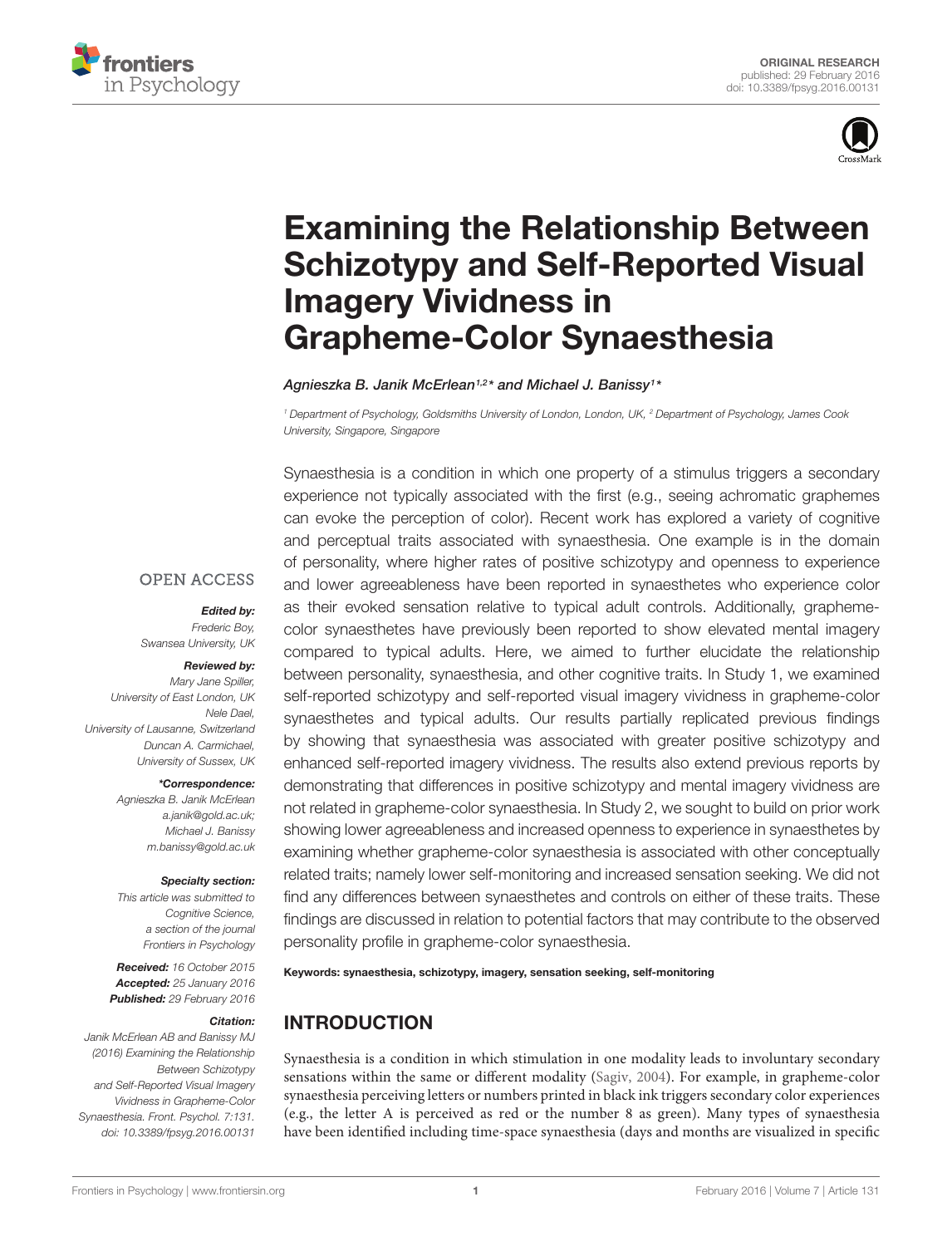spatial arrangements; [Simner et al.,](#page-7-1) [2009\)](#page-7-1), synaesthesia involving touch [\(Ward et al.,](#page-7-2) [2008a\)](#page-7-2), and lexical-gustatory synaesthesia (spoken words induce taste sensations; [Ward and Simner,](#page-7-3) [2003\)](#page-7-3). The authenticity of the condition is well established and there has been growing interest in using synaesthetes as a unique experimental population to investigate wider aspects of perception and cognition that extend beyond the synaesthetic experience itself. For instance, recent work has demonstrated an association between synaesthesia and enhanced memory [\(Rothen et al.,](#page-7-4) [2012\)](#page-7-4), sensory perception [\(Yaro and Ward,](#page-7-5) [2007;](#page-7-5) [Banissy et al.,](#page-6-0) [2009,](#page-6-0) [2013b\)](#page-6-1), and creativity [\(Ward et al.,](#page-7-6) [2008b\)](#page-7-6).

There is also some evidence suggesting that synaesthesia might be linked to a specific personality profile. For example, color synaesthesia has been recently associated with positive and disorganized schizotypy [\(Banissy et al.,](#page-6-2) [2012\)](#page-6-2). Schizotypy is a sub-clinical construct tapping normative dispositions toward characteristics that are associated with schizophrenia [\(Mason and](#page-6-3) [Claridge,](#page-6-3) [2006\)](#page-6-3). Non-synaesthetic artistic individuals have also been found to score high on positive schizotypy [\(Nelson and](#page-6-4) [Rawlings,](#page-6-4) [2010\)](#page-6-4), which is interesting in the context of reports showing that synaesthetes themselves tend to gravitate toward creative industries [\(Ward et al.,](#page-7-6) [2008b\)](#page-7-6) and art-related university courses [\(Rothen and Meier,](#page-7-7) [2010\)](#page-7-7). There is also some evidence suggesting that compared to controls, synaesthetes score higher on creativity measures [\(Ward et al.,](#page-7-6) [2008b\)](#page-7-6) and show enhanced self-reported imagery vividness [\(Barnett and Newell,](#page-6-5) [2008;](#page-6-5) [Spiller](#page-7-8) [et al.,](#page-7-8) [2015\)](#page-7-8). These skills have also been previously linked to schizotypy in the general population [\(Oertel et al.,](#page-6-6) [2009\)](#page-6-6). With this in mind, one account for why synaesthetes show heightened levels of positive and disorganized schizotypy may be because these traits are part of broader constellation of characteristics (e.g., increased creativity and mental imagery) associated with synaesthesia [\(Banissy et al.,](#page-6-2) [2012\)](#page-6-2). An alternative possibility is that previously reported differences in schizotypy in synaesthesia for color reflect some degree of similarity in mechanisms that might contribute to synaesthesia and schizotypy. For example, synaesthesia and schizophrenia have both been linked to abnormalities in early stages of visual processing [\(Butler](#page-6-7) [and Javitt,](#page-6-7) [2005;](#page-6-7) [Barnett et al.,](#page-6-8) [2008;](#page-6-8) [Banissy et al.,](#page-6-1) [2013b\)](#page-6-1). In schizophrenia, these deficits have been associated with NMDAR hypofunction [\(Butler and Javitt,](#page-6-7) [2005\)](#page-6-7) and it is feasible that similar signaling deficits may be related to reductions of cortical inhibition in synaesthesia (e.g., [Brang and Ramachandran,](#page-6-9) [2008\)](#page-6-9). A direct examination of the relationship between differences in schizotypy and mental imagery in synaesthesia for color is lacking, thus investigating this relationship further is important to help constrain our understanding of factors that contribute to synaesthesia.

Synaesthetes who experience color as their concurrent (i.e., their evoked sensation) have also been found to score higher on the openness to experience, and lower on agreeableness subscales of the Big Five Inventory [\(John et al.,](#page-6-10) [1991;](#page-6-10) [Banissy et al.,](#page-6-11) [2013a\)](#page-6-11). These synaesthetes also showed higher scores on the fantasizing dimension of the Interpersonal Reactivity Index [\(Davis,](#page-6-12) [1980;](#page-6-12) [Banissy et al.,](#page-6-11) [2013a\)](#page-6-11). Again, a similar personality profile has previously been reported in visual artists [\(Burch et al.,](#page-6-13) [2006\)](#page-6-13). This finding is consistent with the aforementioned reports of a higher prevalence of synaesthetes in creative professions [\(Ward et al.,](#page-7-6) [2008b\)](#page-7-6) and the possibility that there may be a constellation of personality traits associated with synaesthesia.

In the general population, a number of other traits have been associated with personality dimensions that have been shown to be different in color synaesthetes (e.g., openness to experience, agreeableness). For example, sensation seeking and openness to experience both relate to the desire to seek novel and exciting sensations and experiences. [García et al.](#page-6-14) [\(2005\)](#page-6-14) found sensation seeking (in particular experience seeking) to be a good predictor of openness to experience. Sensation seeking has also been found to be positively linked to the novelty seeking subscale of Temperament and Character Inventory [\(Cloninger,](#page-6-15) [1994\)](#page-6-15), which has been positively associated with the Five Factor Model trait of openness to experience and inversely associated with conscientiousness [\(De Fruyt et al.,](#page-6-16) [2000\)](#page-6-16). Further, selfmonitoring (SM) is a personality trait that has been suggested to relate to the agreeableness subscale of the Big Five Inventory [\(Keller,](#page-6-17) [1999\)](#page-6-17). This trait reflects the degree to which a person regulates his/her behavior in order to adapt to social situations. People who score high on this measure tend to closely monitor their behavior and to be more responsive to various social cues. On the other hand, low self-monitors tend to be more expressive of their own opinions and feelings and less adaptable in a social context. As yet, the question of whether levels of SM or sensation seeking differ in synaesthetes relative to the general population has not been examined.

With this in mind, the primary objectives of the current study were as follows. Firstly, we aimed to replicate previous findings linking synaesthesia for color with enhanced selfreported positive and disorganized schizotypy [\(Banissy et al.,](#page-6-2) [2012\)](#page-6-2), and mental imagery vividness [\(Barnett and Newell,](#page-6-5) [2008;](#page-6-5) [Spiller et al.,](#page-7-8) [2015\)](#page-7-8). Secondly, we investigated whether greater self-reported imagery vividness present in synaesthesia for color mediates elevated levels of schizotypy in this group. Finally, based on previous findings showing lower agreeableness and increased openness to experience in synaesthetes [\(Banissy](#page-6-11) [et al.,](#page-6-11) [2013a\)](#page-6-11) we aimed to establish if synaesthesia for color would be associated with other conceptually similar personality characteristics. Specifically, we hypothesized that synaesthesia might be linked to lower SM and increased sensation seeking. To do so we conducted two studies, with Study 1 focusing on mental imagery and schizotypy in synaesthesia, and Study 2 investigating SM and sensation seeking in synaesthesia.

### STUDY 1: IMAGERY AND SCHIZOTYPY

#### Method

#### **Participants**

Thirty-five grapheme-color synaesthetes (32 female, three male age  $M = 38.6$  SD = 15.05) and 35 age and gender matched controls (32 female, three male age  $M = 38.51$  SD = 17.07) took part in this study. Some of the synaesthetes also reported spatial forms (7), personification (6), mirror-touch (3), and other forms of synaesthesia involving color (16). They were recruited from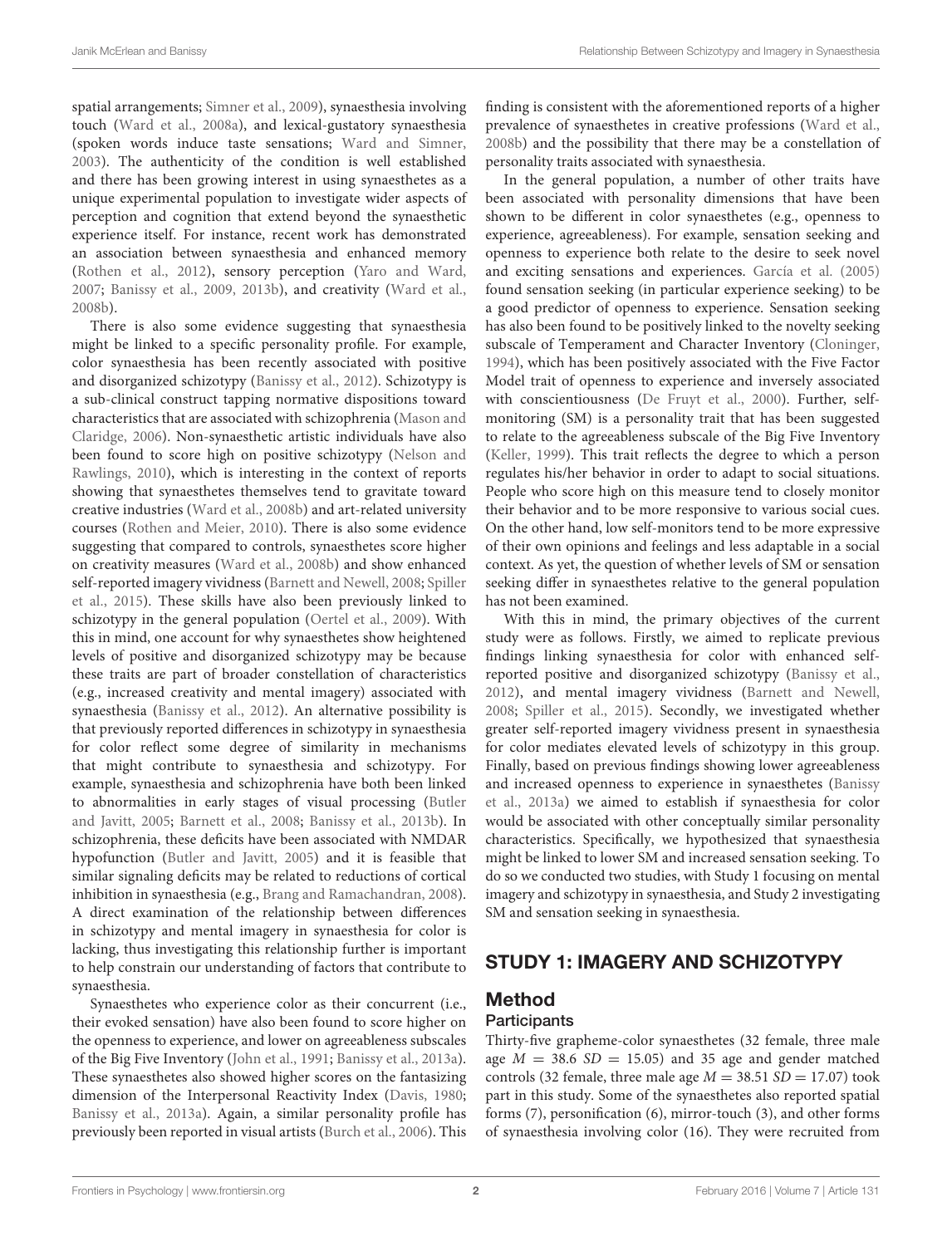a database of verified synaesthetes. We invited 110 synaesthetes to take part, 11 of whom had previously taken part in the study by [Banissy et al.](#page-6-2) [\(2012\)](#page-6-2). To preserve anonymity the participants did not provide personal identifying details when completing the questionnaires online. Therefore we cannot trace exactly which synaesthetes from our invited sample took part in the study. All synaesthetes had been previously tested either using the online Eagleman Synaesthesia Test Battery [\(Eagleman et al.,](#page-6-18) [2007\)](#page-6-18) where a score below 1 indicates a presence of graphemecolor synaesthesia (also see [Rothen et al.,](#page-7-9) [2013\)](#page-7-9), or using a testretest consistency over time method (all synaesthetes showing > 85% consistency over time). The controls were recruited from the student population and via acquaintances. They were asked whether they had been previously verified as synaesthetes and if not whether they suspected they might have grapheme-color synaesthesia (which was explained as a condition where one experiences letters or numbers in particular colors), or whether they thought they might have other forms of this condition. They were also provided with a link to the Eagleman's test which they were asked to do if they suspected they might have synaesthesia. Those who were verified as synaesthetes were excluded from the control group. Participants were entered into a prize-draw competition (£50 shopping voucher) as compensation for their time. All participants gave informed consent and the study was approved by the local ethics committee of Goldsmiths (University of London).

#### **Materials**

Participants completed two measures online. One was the Oxford-Liverpool Inventory of Feelings and Experiences (O-Life, [Mason and Claridge,](#page-6-3) [2006\)](#page-6-3). This standardized instrument is designed to measure schizotypal traits in non-clinical groups and has been used previously in the study of synaesthetes by [Banissy](#page-6-2) [et al.](#page-6-2) [\(2012\)](#page-6-2). It consists of 104 items and has four subscales: UEs (30 items), Introvertive Anhedonia (27 items), Cognitive Disorganization (24 items) and Compulsive Non-Conformity (23 items). This measure has a dichotomous response format where 'yes' is scored as 1 and 'no' as 0 accept for negatively worded items.

Additionally all subjects completed the Vividness of Visual Imagery Questionnaire VVIQ [\(Marks,](#page-6-19) [1973\)](#page-6-19), which is a widely used measure of self-reported imagery and was used in previous studies examining mental imagery in synaesthesia [\(Barnett and](#page-6-5) [Newell,](#page-6-5) [2008;](#page-6-5) [Spiller et al.,](#page-7-8) [2015\)](#page-7-8). Participants were required to rate their imagery on a five point scale (1 – perfectly clear and as vivid as normal vision, 2 – clear and reasonably vivid, 3 – moderately clear and vivid, 4 – vague and dim, 5 – no image at all, only 'knowing' that you are thinking of the object) with eyes open, then with eyes closed, resulting in two separate scores (maximum 80) which when summed together give a total VVIQ score (maximum 160). The lower the score on this measure the greater the vividness of visual imagery.

### **Results**

Only the UEs subscale of O-Life and Total VVIQ (TVVIQ) scale were normally distributed. Both UE and TVVIQ had high consistency scores with Cronbach's Alpha of 0.884 and

0.972, respectively. Both UE and TVVIQ were then analyzed using separate independent samples t-tests. Synaesthetes scored higher on UE subscale compared to controls  $[t(68) = 3.697,$  $p = 0.001$ , Cohen's  $d = 0.88$ ] (**[Figure 1](#page-2-0)**), indicating higher levels of positive schizotypy in synaesthetes; therefore replicating one aspect of previous findings [\(Banissy et al.,](#page-6-2) [2012\)](#page-6-2). Synaesthetes also reported significantly greater self-reported visual imagery than controls  $[t(68) = 2.160, p = 0.034, \text{ Cohen's } d = 0.51]$ replicating previous findings [\(Barnett and Newell,](#page-6-5) [2008;](#page-6-5) [Spiller](#page-7-8) [et al.,](#page-7-8) [2015\)](#page-7-8) (**[Figure 2](#page-2-1)**).

All other subscales, which were not normally distributed, were analyzed with non-parametric independent-samples Mann– Whitney U tests. The only significant difference between synaesthetes and controls was on the VVIQ open eyes subscale of VVIQ measure  $[U(70) = 389.500, z = -2.622, p = 0.009,$  $r = -0.31$ ] where synaesthetes reported greater imagery than controls. There were no other statistically significant



<span id="page-2-0"></span>Experiences (UEs) subscale of O-Life indicating greater positive schizotypy in this group. Error bars show SEM.  $^{***}$  $p < 0.001$ .

<span id="page-2-1"></span>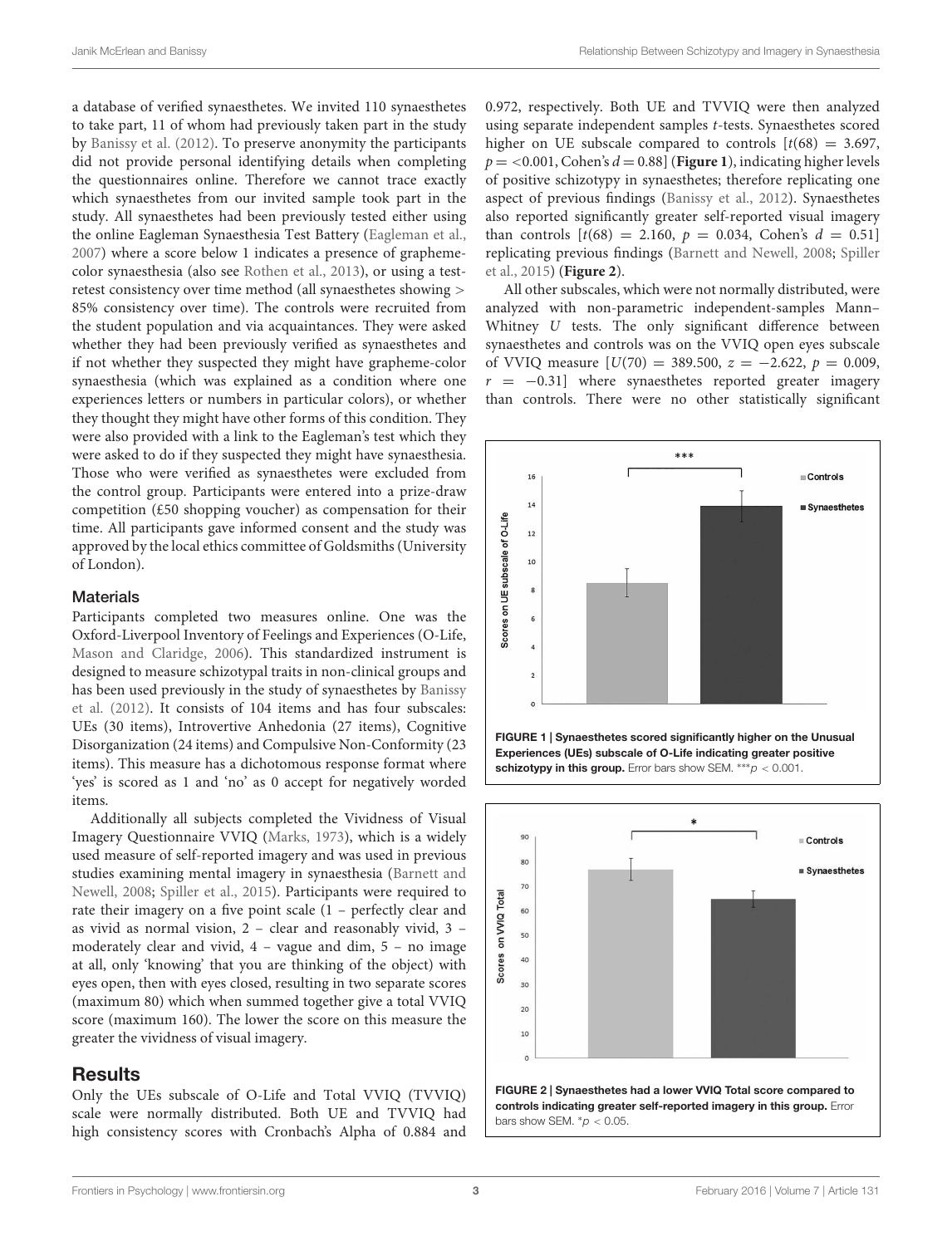differences (Introvertive Anhedonia:  $U(70) = 651.500, z = 0.460,$  $p = 0.646$ ,  $r = 0.05$ ; Cognitive Dizorganization:  $U(70) = 692.000$ ,  $z = 0.935$ ,  $p = 0.350$ ,  $r = 0.01$ ; Compulsive Non-Conformity:  $U(70) = 674.00, z = 0.726, p = 0.468, r = 0.08$ ; VVIQ closed eyes:  $U(70) = 497.50$ ,  $z = -1.352$ ,  $p = 0.177$ ,  $r = -0.16$ ).

#### The Relationship Between Elevated Schizotypy and Visual Imagery in Synaesthesia

To examine the relationship between elevated schizotypy and visual imagery scores in synaesthetes, we also calculated Pearson Correlation Coefficients. The correlation between TVVIQ and UE was not significant in either synaesthetes  $[r(35) = -0.169,$  $p = 0.330$  or controls  $[r(35) = -0.081, p = 0.644]$ .

Additionally, we ran a mediation analysis using bootstrapping with bias-corrected confidence estimates [\(Hayes,](#page-6-20) [2013\)](#page-6-20) to assess the interaction between schizotypy, visual imagery, and synaesthesia. Ninety-five percent confidence interval of the indirect effect was obtained with 1000 bootstrap samples. As **[Figure 3](#page-3-0)** shows group membership (being a synaesthete as opposed to a control participant) was positively associated with schizotypy  $[B = 5.40, t(68) = 3.69, p < 0.001]$  and negatively associated with imagery (as lower scores on TVVIQ indicate grater vividness of visual imagery;  $B = -12.14$ ,  $t(68) = -2.15$ ,  $p = 0.034$ ]. The results also showed that the association between imagery and schizotypy was not significant ( $B = -0.03$ ,  $t(67) = -0.98$ ,  $p = 0.330$ . The mediation analysis did not show a mediating role of imagery on the relationship between group and schizotypy  $[B = 3.54, CI (-0.19, 1.73), Z = 0.82, p = 0.410,$  $K^2 = 0.03$ ]; model statistics between group and schizotypy when controlling for imagery were  $B = 5.02$ ,  $t(67) = 3.32$ ,  $p = 0.001$ . In this regard, elevated self-reported visual imagery did not mediate the relationship between increased positive schizotypy and presence of synaesthesia for color.

An additional mediation analysis was run in order to determine whether the presence of schizotypy would mediate levels of imagery using the same method as above (**[Figure 4](#page-3-1)**). Again, there was a negative association between group and TVVIQ  $[B = -12.14, t(68) = -2.15, p = 0.034]$ , and a

<span id="page-3-0"></span>



<span id="page-3-1"></span>positive association between group and schizotypy  $[B = 5.40,$  $t(68) = 3.69$ ,  $p = <0.001$ . There was no significant association between schizotypy and imagery  $[B = -0.45, t(67) = -0.98,$  $p = 0.330$ . Although the significance level of the relationship between group and imagery was reduced when controlling for schizotypy  $[B = -9.67, t(67) = -1.568, p = 0.121]$ , the mediation effect was not significant suggesting that schizotypy is not a significant mediator of the relationship between group and imagery  $[B = -2.47, CI (-8.80, 2.19); Z = -0.91, p = 0.359,$  $K^2 = 0.04$ .

### STUDY 2: SENSATION SEEKING AND SELF-MONITORING

Taking into account recent findings demonstrating that synaesthesia for color is linked to lower agreeableness as well as increased openness to experience subscales of the Big Five Inventory [\(Banissy et al.,](#page-6-11) [2013a\)](#page-6-11) we sought to determine whether this form of synaesthesia would also be associated with other conceptually related personality characteristics; namely lower SM and increased sensation seeking.

## Material and Methods

#### **Participants**

The same sample of synaesthetes that were invited to take part in Study 1 (i.e.,  $n = 110$  synaesthetes) were invited to take part in this study. From this 37 grapheme-color synaesthetes (34 female, three male age  $M = 41.27$  SD = 17.58) and 37 age and gender matched controls (34 female, three male age  $M = 38.70$  SD = 17.82) took part. Some of the synaesthetes also reported spatial forms (4), personification (3), and mirrortouch (2) synaesthesia, and other forms of synaesthesia involving color (9). For all synaesthetic participants, synaesthesia had been confirmed either using an online consistency test [\(Eagleman](#page-6-18) [et al.,](#page-6-18) [2007\)](#page-6-18), or using a test–retest method carried out on two separate occasions. The controls were recruited from the student population via Mahara (an online platform used for advertising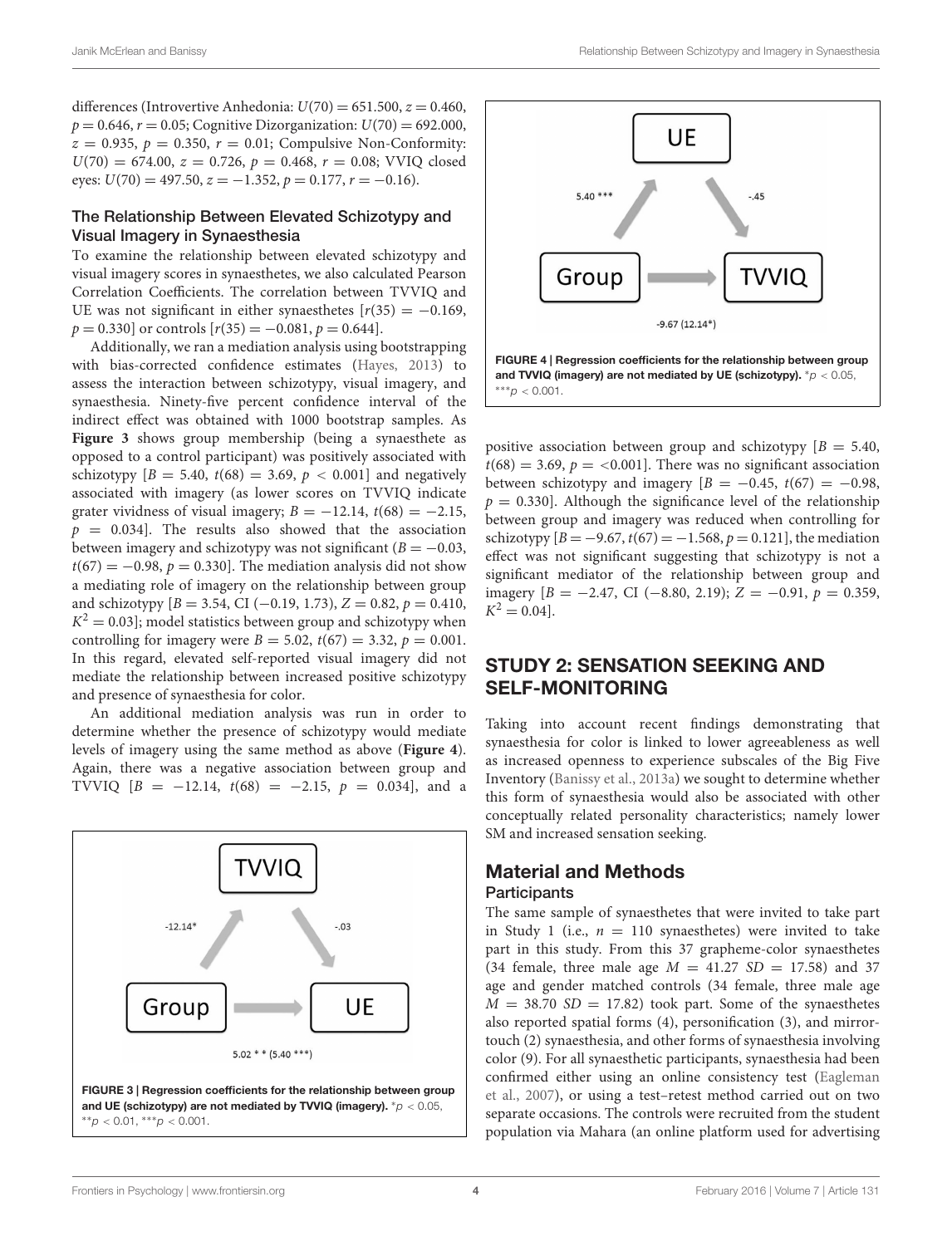experiments) and via acquaintances. Participants were screened for synaesthesia and entered into a prize-draw competition (£50 shopping voucher) as payment for their time. All participants gave informed consent and the study was approved by the local ethics committee of Goldsmiths (University of London).

#### **Materials**

Participants completed two measures online. One was the Sensation Seeking Scale (SSS-V; [Zuckerman,](#page-7-10) [1979,](#page-7-10) [1995\)](#page-7-11), which measures a person's need to experience new and stimulating experiences and sensations. This widely used instrument has a dichotomous response format where participants must choose one of two statements which best describes their likes and feelings (e.g., A: 'I get bored seeing the same old faces', B: 'I like the comfortable familiarity of everyday friends'). SSS-V has four underlying dimensions each containing 10 items: thrill and adventure seeking (TAS), experience seeking (ES), disinhibition (D), and boredom susceptibility (BS), which summed together give a total sensation seeking score (maximum 40).

Participants also completed the SM scale [\(Snyder and](#page-7-12) [Gangestad,](#page-7-12) [1986\)](#page-7-12). SM is a personality trait whereby a person adapts his/her behavior in order to fit into a social context. Participants who score high are classified as high self-monitors. These individuals tend to be concerned about their social desirability and thus regulate their behavior in order to adapt to the social situations. On the other hand, low self-monitors are less concerned with the judgment or opinion of others, are more expressive of their own views and tend to be less socially adaptable [\(Friedman and Miller-Herringer,](#page-6-21) [1991;](#page-6-21) [Flynn et al.,](#page-6-22) [2006\)](#page-6-22). Self-Monitoring scale [\(Snyder and Gangestad,](#page-7-12) [1986\)](#page-7-12) consists of 18 statements such as, e.g., 'I would not change my opinions (or the way I do things) in order to please someone or win their favor'. Participants need to indicate if the statements in relation to their own feelings and experiences are true or false. Each item is keyed such that high-self monitors tend to indicate answers in the keyed direction, while low-self monitors tend to opt for the alternative answer. The maximum possible score on this measure is 18.

#### **Results**

Only the SM scale was normally distributed. Cronbach's alpha for this measure was 0.771. Independent samples t-test revealed that the difference in SM between synaesthetes and controls was not significant  $[t(61,116) = -1.268, p = 0.209, \text{Cohen's } d = -0.29].$ Similarly, no significant differences were found between the groups on the Sensation Seeking subscales using Independent-Samples Mann–Whitney U tests [TAS:  $U(74) = 677$ ,  $p = 0.935$ ,  $r = 0.001$ ; ES:  $U(74) = 636$ ,  $p = 0.596$ ,  $r = 0.06$ ; D:  $U(74) = 638$ ,  $p = 0.617, r = 0.05$ ; BS:  $U(74) = 624, p = 0.512, r = 0.07$ ; TOTAL:  $U(74) = 623.50, p = 0.509, r = 0.07$  (see **[Table 1](#page-4-0)** for more statistics).

### GENERAL DISCUSSION

This study examined the relationship between increased selfreported mental imagery and schizotypy in grapheme-color synaesthesia. Building on prior work indicating that greater

<span id="page-4-0"></span>TABLE 1 | Means and Standard Deviations for normally distributed individual subscales of O-Life, VVIQ, SSS-V and SM, and Medians and Ranges for subscales which were not normally distributed.

|                              |              | Mean          | <b>SD</b>      |
|------------------------------|--------------|---------------|----------------|
| Unusual experiences (UEs)    | Controls     | 8.51          | 5.80           |
|                              | Synaesthetes | 13.91         | 6.40           |
| <b>WIQ</b> total             | Controls     | 76.82         | 26.58          |
|                              | Synaesthetes | 64.68         | 19.99          |
| Self-monitoring (SM)         | Controls     | 9.21          | 2.92           |
|                              | Synaesthetes | 10.35         | 4.58           |
|                              |              | <b>Median</b> | Range          |
| Cognitive disorganization    | Controls     | 10            | 24             |
|                              | Synaesthetes | 15            | 21             |
| Introvertive Anhedonia       | Controls     | 6             | 17             |
|                              | Synaesthetes | 7             | 21             |
| Compulsive non-conformity    | Controls     | 6             | 14             |
|                              | Synaesthetes | 8             | 18             |
| <b>WIQ</b> eyes open         | Controls     | 35            | 50             |
|                              | Synaesthetes | 30            | 40             |
| <b>VVIQ eyes closed</b>      | Controls     | 36            | 60             |
|                              | Synaesthetes | 33            | 47             |
| Thrill and adventure seeking | Controls     | 4             | 10             |
|                              | Synaesthetes | 4             | 10             |
| Experience seeking           | Controls     | 6             | 9              |
|                              | Synaesthetes | 6             | 8              |
| Disinhibition                | Controls     | 4             | 10             |
|                              | Synaesthetes | 5             | 9              |
| Boredom susceptibility       | Controls     | 3             | 8              |
|                              | Synaesthetes | 2             | $\overline{7}$ |
| Sensation seeking total      | Controls     | 19            | 33             |
|                              | Synaesthetes | 17            | 26             |

positive and disorganized schizotypal traits amongst individuals with synaesthesia for color [\(Banissy et al.,](#page-6-2) [2012\)](#page-6-2) and increased self-reported mental imagery vividness in synaesthesia for color [\(Barnett and Newell,](#page-6-5) [2008;](#page-6-5) [Spiller et al.,](#page-7-8) [2015\)](#page-7-8) it was expected that grapheme-color synaesthetes would differ on these measures relative to controls. Further given prior suggestions that differences in schizotypy levels found between synaesthetes and controls may be related to comorbidity between schizotypy and mental imagery vividness, we sought to examine the relationship between visual imagery and schizotypy in the same sample of synaesthetes.

Our findings partially replicate [Banissy et al.'](#page-6-2)s [\(2012\)](#page-6-2) results by showing that synaesthetes who experience color as their evoked sensation score higher on positive schizotypy, but not other aspects of schizotypy. We note that we did not replicate the [Banissy et al.](#page-6-2) [\(2012\)](#page-6-2) finding of differences between synaesthetes who experience color as their evoked sensation and disorganized schizotypy. Consistent with previous findings, we also found synaesthesia for color to be linked with greater self-reported imagery vividness compared to controls [\(Barnett and Newell,](#page-6-5) [2008;](#page-6-5) [Spiller et al.,](#page-7-8) [2015\)](#page-7-8). By comparing levels of self-reported mental imagery vividness and schizotypy in the same sample of synaesthetes, we were also able to determine that elevated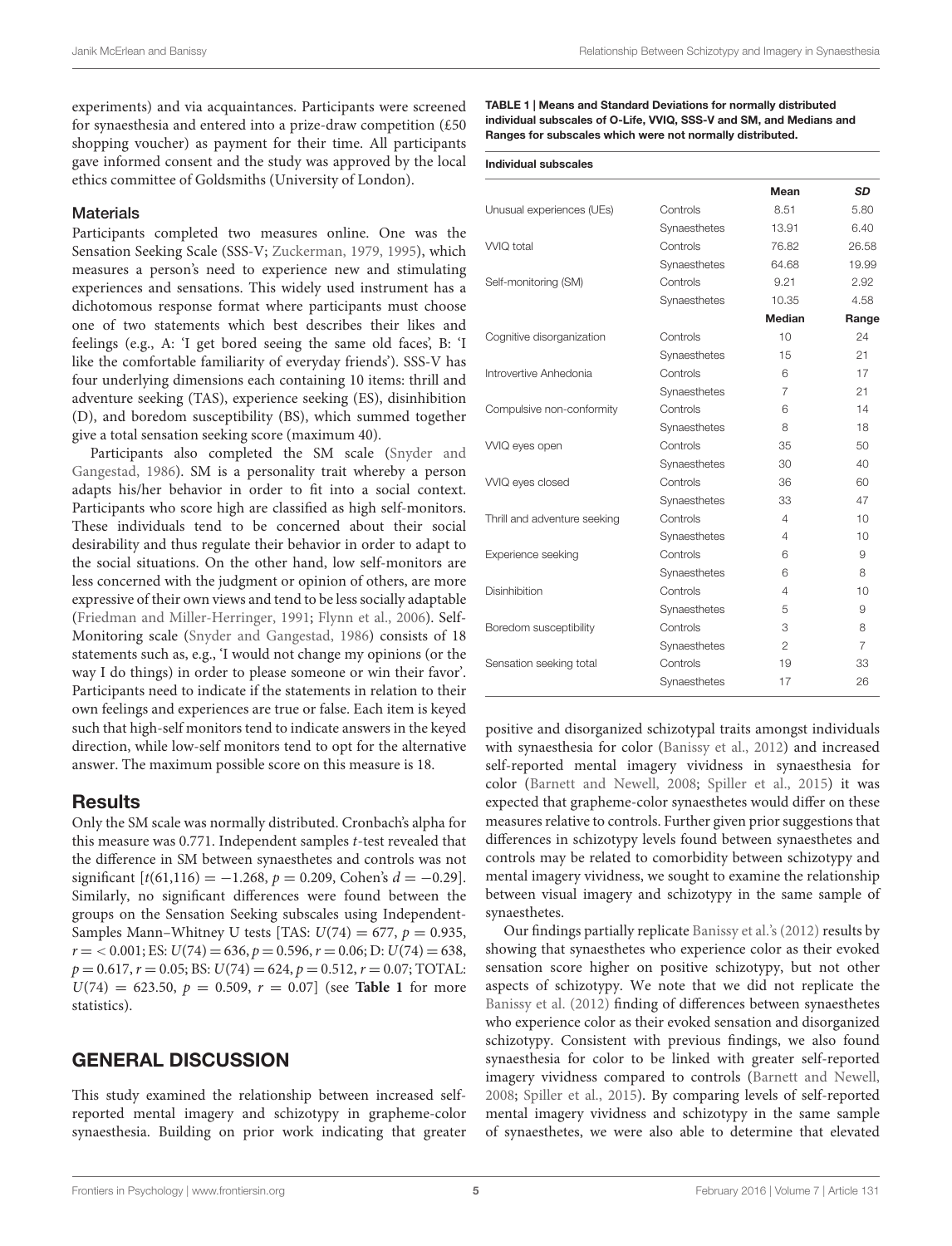schizotypal traits present in grapheme-color synaesthetes were not related to self-reported imagery vividness. This suggests that increased levels of these traits in grapheme-color synaesthetes may be independent of each other, and constrains explanations of why grapheme-color synaesthetes may have heightened positive schizotypy. Moreover, prior accounts have suggested that heightened levels of positive and disorganized schizotypy in synaesthesia for color may be because these traits are part of broader constellation of characteristics (e.g., increased mental imagery) that have been associated with the presence of synaesthesia [\(Banissy et al.,](#page-6-2) [2012\)](#page-6-2). That grapheme-color synaesthetes did not show a relationship between positive schizotypy and self-reported mental imagery vividness in the current study argues against this possibility. This pattern of data is also consistent with previous findings demonstrating that while non-synaesthetic individuals with increased schizotypal traits score higher on vividness of mental imagery, these two constructs appear to be independent of each other [\(Oertel](#page-6-6) [et al.,](#page-6-6) [2009\)](#page-6-6). It will therefore be important for future work to determine factors contributing to elevated positive schizotypy and self-reported vividness of mental imagery in synaesthesia for color.

One possible reason for elevated positive schizotypy in synaesthesia for color may be that there is some degree of similarity in mechanisms contributing to synaesthetic, and the unusual visual experiences associated with positive schizotypy. For example, synaesthesia and schizophrenia have both been linked to abnormalities in early stages of visual processing (e.g., [Butler and Javitt,](#page-6-7) [2005;](#page-6-7) [Barnett et al.,](#page-6-8) [2008\)](#page-6-8). In schizophrenia, these deficits have been associated with NMDAR hypofunction [\(Butler and Javitt,](#page-6-7) [2005\)](#page-6-7) and it is feasible that similar mechanisms may be related to reductions of cortical inhibition in synaesthesia (e.g., [Brang and Ramachandran,](#page-6-9) [2008\)](#page-6-9). Understanding factors that contribute to the relationship between elevated positive schizotypy and grapheme-color synaesthesia will therefore be an important line of future study in order to constrain our understanding of mechanisms that are linked to both synaesthesia and schizotypy. Further, it will be important for future work to extend our mediation analysis conducted here to a larger sample. Interpreting null results is always a challenge, and in the context of mediation analyses our grapheme-color synaesthete sample size was relatively modest. The results found here therefore require future replication. We note, however, that prior work in non-synaesthetic participants using the same measures and a larger sample than ours found similar results on the relationship between schizotypy and imagery in non-synaesthetes [\(Oertel et al.,](#page-6-6) [2009;](#page-6-6) [Bell and Halligan,](#page-6-23) [2010\)](#page-6-23).

Additionally, as this study tested grapheme-color synaesthetes (some of whom also reported other forms of synaesthesia) on vividness of visual imagery we can only make inferences about visual forms of synaesthesia and imagery within the visual domain. [Spiller et al.](#page-7-8) [\(2015\)](#page-7-8) found that while synaesthetes tend to show heightened imagery in the modality of their synaesthetic experiences relative to controls and other synaesthetes (i.e., those that experience synaesthesia in a different modality), synaesthetes also showed a general enhancement of imagery across various modalities in which they do not experience synaesthesia relative to non-synaesthetes. In this context, one may expect some difference in visual imagery irrespective of the modality of synaesthesia, but predictions regarding differences in positive schizotypy are less clear. While theories of synaesthesia (e.g., in relation to cortical inhibition) tend to take a one size fits all approach, in practice our knowledge of factors that contribute to synaesthetic experience are largely restricted to studies of grapheme-color synaesthesia. Therefore the extent to which grapheme-color synaesthesia is a consequence of domain-general (i.e., common to all types of synaesthesia) or domain-specific (i.e., specific to grapheme-color) factors is unclear. Understanding domain-general and domain-specific factors that contribute to grapheme-color synaesthesia (and other variants of synaesthesia), and how these factors are associated with broader traits (e.g., schizotypy) will help to constrain predictions on putative relationships between different variants of synaesthesia and wider aspects of perception and cognition that extend beyond the synaesthetic experience itself.

Another question is whether the number of synaesthesia forms could influence current results. Based on prior findings suggesting an association between the number of synaesthetic modalities and vividness of reported imagery [\(Spiller et al.,](#page-7-8) [2015\)](#page-7-8) it could by hypothesized that individuals with multiple forms of synaesthesia stretching across different modalities would report elevated levels of visual imagery relative to those with fewer synaesthetic modalities. However, greater vividness of visual imagery should not influence the findings on schizotypy, as enhanced imagery and schizotypy appear to be independent of each other [\(Oertel et al.,](#page-6-6) [2009;](#page-6-6) [Bell and Halligan,](#page-6-23) [2010;](#page-6-23) current study), and thus greater intensity of imagery in individuals with different synaesthetic forms would not be expected to alter this relationship.

Based on previous findings demonstrating an association between synaesthesia and greater openness to experience [\(Banissy et al.,](#page-6-11) [2013a\)](#page-6-11), and studies showing that openness to experience and sensation seeking are conceptually related [\(García](#page-6-14) [et al.,](#page-6-14) [2005\)](#page-6-14), we also investigated if grapheme-color synaesthesia would be linked to greater sensation seeking and lower SM. However, we did not find this. One reason for this might be due to methodological weaknesses of the SSS-V. For example, the SSS-V requires participants to make forced-choice answers, (e.g., between options such as A: 'I am not interested in experience for its own sake' or B: 'I like to have new and exciting experiences and sensations even if they are a little frightening, unconventional or illegal') and, although some of the items have been revised, it is still sometimes considered to be a dated measure [\(Gray and](#page-6-24) [Wilson,](#page-6-24) [2007\)](#page-6-24). In this regard, a questionnaire using a Likerttype format may have been more sensitive. That being said, prior work linking openness to experience with sensation seeking in the general population [\(García et al.,](#page-6-14) [2005\)](#page-6-14) administered the same questionnaire as used here, thus the measure can be considered reliable. A further possibility is that as synaesthesia results in very rich sensory experiences, which at times might be overwhelming, synaesthetes may not actively seek situations that would provide even more sensory stimulation.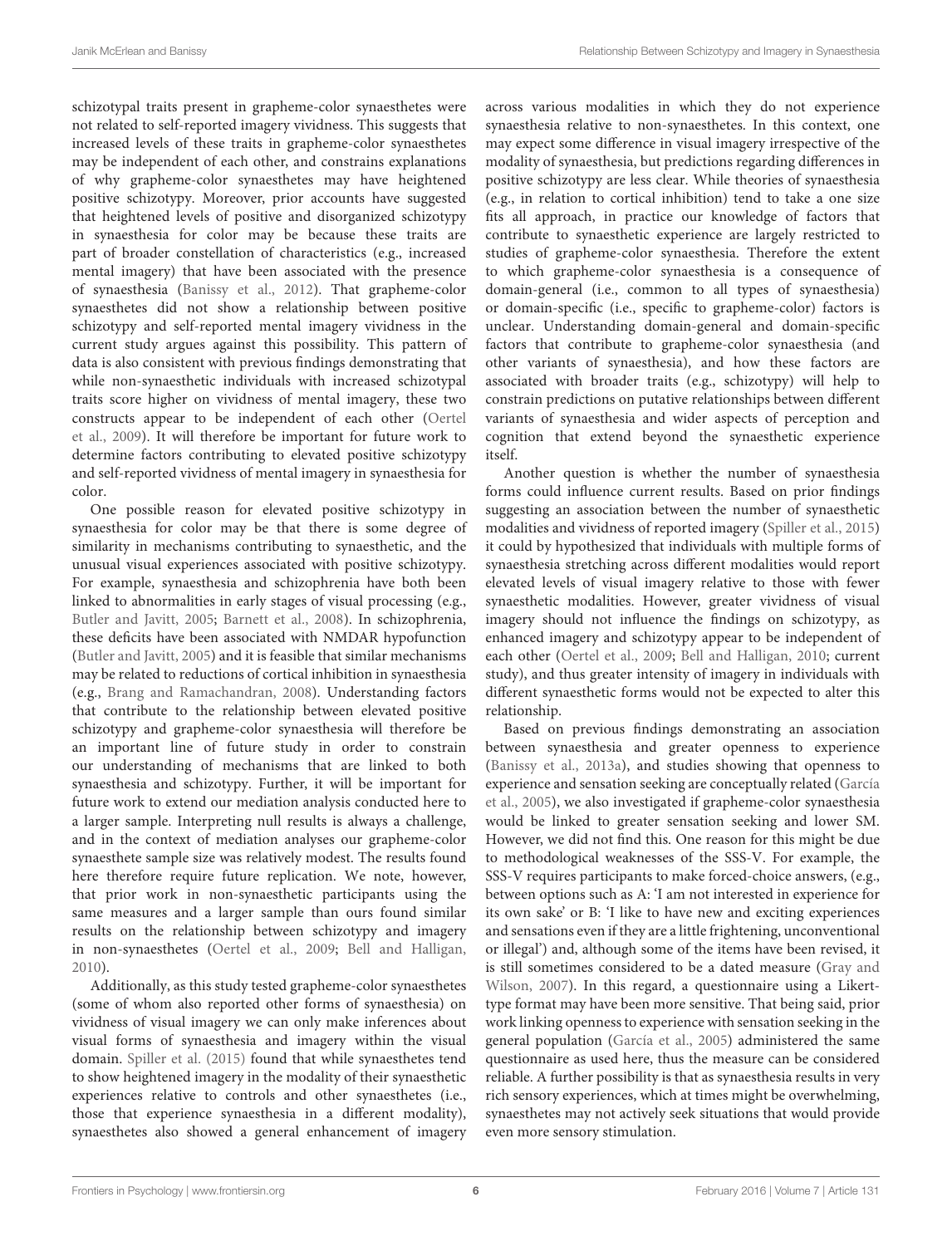In light of previous research showing an association between synaesthesia and decreased agreeableness [\(Banissy et al.,](#page-6-11) [2013a\)](#page-6-11), it was also hypothesized that grapheme-color synaesthesia would be linked to low SM because both constructs relate to a persons' ability and desire to cooperate, and adjust their behavior to a social context [\(Keller,](#page-6-17) [1999\)](#page-6-17). Nevertheless, we found no difference in behavior monitoring between synaesthetes and controls. In conjunction with the findings of [Banissy et al.](#page-6-2) [\(2012,](#page-6-2) [2013a\)](#page-6-11) and the findings from Study 1 of differences between synaesthetes and controls on specific trait dimensions (e.g., positive schizotypy, but not other traits), the lack of a difference in sensation seeking and SM in synaesthetes implies that graphemecolor synaesthesia is linked to a specific personality profile and that these differences are not due to a general self-report bias in synaesthetes.

In sum, we demonstrated that grapheme-color synaesthetes show greater positive schizotypy and self-reported visual imagery vividness compared to controls. By examining these two constructs in one sample of synaesthetes, we also found that heightened positive schizotypy is not a result of a relationship

#### **REFERENCES**

- <span id="page-6-2"></span>Banissy, M. J., Cassell, J., Fitzpatrick, S., Ward, J., Walsh, V., and Muggleton, N. G. (2012). Increased positive and disorganised, but not negative, schizotypy in synaesthetes who experience colour from letters and tones. Cortex 48, 1085–1087. doi: 10.1016/j.cortex.2011.06.009
- <span id="page-6-11"></span>Banissy, M. J., Holle, H., Cassell, J., Annett, L. E., Walsh, V., Spiller, M. J., et al. (2013a). Personality traits in people with synaesthesia: do synaesthetes have an atypical personality profile. Pers. Individ. Dif. 54, 828–831. doi: 10.1016/j.paid.2012.12.018
- <span id="page-6-1"></span>Banissy, M. J., Tester, V., Muggleton, N. G., Janik, A., Davenport, A., Franklin, A., et al. (2013b). Synaesthesia for colour is linked to improved colour perception, but reduced motion perception. Psychol. Sci. 24, 2390–2397. doi: 10.1177/0956797613492424
- <span id="page-6-0"></span>Banissy, M. J., Walsh, V., and Ward, J. (2009). Enhanced sensory perception in synaesthesia. Exp. Brain Res. 196, 565–571. doi: 10.1007/s00221-00 9-1888-0
- <span id="page-6-8"></span>Barnett, K. J., Fox, J. J., Molholm, S., Kelly, S. P., Shalgi, S., Mitchell, K. J., et al. (2008). Differences in early sensory-perceptual processing in synesthesia: a visual evoked potential study. Neuroimage 43, 605–613. doi: 10.1016/j.neuroimage.2008.07.028
- <span id="page-6-5"></span>Barnett, K. J., and Newell, F. N. (2008). Synaesthesia is associated with enhanced, self-rated visual imagery. Conscious. Cogn. 17, 1032–1039. doi: 10.1016/j.concog.2007.05.011
- <span id="page-6-23"></span>Bell, V., and Halligan, P. W. (2010). Additional data on whether vividness of visual mental imagery is linked to schizotypal traits in a nonclinical population. Psychiatry Res. 178, 568–569; author reply 570. doi: 10.1016/j.psychres.2009.05.003
- <span id="page-6-9"></span>Brang, D., and Ramachandran, V. S. (2008). Psychopharmacology of synesthesia: the role of serotonin S2a receptor activation. Med. Hypotheses 70, 903–904. doi: 10.1016/j.mehy.2007.09.007
- <span id="page-6-13"></span>Burch, G. S. J., Pavelis, C., Hemsley, D. R., and Corr, P. J. (2006). Schizotypy and creativity in visual artists. Br. J. Psychol. 97, 177-190. doi: 10.1348/000712605X60030
- <span id="page-6-7"></span>Butler, P. D., and Javitt, D. C. (2005). Early-stage visual processing deficits in schizophrenia. Curr. Opin. Psychiatry 18, 151–157. doi: 10.1097/00001504- 200503000-00008
- <span id="page-6-15"></span>Cloninger, C. R. (1994). The Temperament and Character Inventory (TCI): A Guide to its Development and Use. St. Louis, MO: Center for Psychobiology of Personality, Washington University.
- <span id="page-6-12"></span>Davis, M. H. (1980). A multi-dimensional approach to individual differences in empathy. JCAS Catalog Sel. Doc. Psychol. 75, 989–1015.

between schizotypy and mental imagery vividness. Finally, synaesthetes did not differ from controls in terms of levels of SM or sensation seeking despite previous work reporting that color synaesthetes differ from controls on agreeableness and openness to experience [\(Banissy et al.,](#page-6-11) [2013a\)](#page-6-11), suggesting a specific personality profile difference in synaesthesia for color.

#### AUTHOR CONTRIBUTIONS

AJM collected and analayzed the data. The authors contributed equally in all other aspects.

#### ACKNOWLEDGMENTS

AJM was supported by a Ph.D. Studentship from the Economic and Social Research Council. MB is supported by the BIAL Foundation (74/12).

- <span id="page-6-16"></span>De Fruyt, F., Van De Wiele, L., and Van Heeringen, C. (2000). Cloninger's psychobiological model of temperament and character and the five-factor model of personality. Pers. Individ. Dif. 29, 441–452. doi: 10.1016/S0191- 8869(99)00204-4
- <span id="page-6-18"></span>Eagleman, D. M., Kagan, A. D., Nelson, S. S., Sagaram, D., and Sarma, A. K. (2007). A standardized test battery for the study of synesthesia. J. Neurosci. Methods 159, 139–145. doi: 10.1016/j.jneumeth.2006.07.012
- <span id="page-6-22"></span>Flynn, F. J., Reagans, R. E., Amanatullah, E. T., and Ames, D. R. (2006). Helping one's way to the top: self-monitors achieve status by helping others and knowing who helps whom. J. Pers. Soc. Psychol. 91, 1123–1137. doi: 10.1037/0022- 3514.91.6.1123
- <span id="page-6-21"></span>Friedman, H. S., and Miller-Herringer, T. (1991). Nonverbal display of emotion in public and in private: self-monitoring, personality, and expressive cues. J. Pers. Soc. Psychol. 61, 766–775. doi: 10.1037/0022-3514.61.5.766
- <span id="page-6-14"></span>García, L. F., Aluj, A., García, O., and Cuevas, L. (2005). Is openness to experience an independent personality dimension? Convergent and discriminant validity of the openness domain and its NEO-PI-R facets. J. Individ. Dif. 26, 132–138. doi: 10.1027/1614-0001.26.3.132
- <span id="page-6-24"></span>Gray, J. M., and Wilson, M. A. (2007). A detailed analysis of the reliability and validity of the sensation seeking scale in a UK sample. Pers. Individ. Dif. 42, 641–651. doi: 10.1016/j.paid.2006.08.019
- <span id="page-6-20"></span>Hayes, A. F. (2013). Introduction to Mediation, Moderation, and Conditional Process Analysis: A Regression-Based Approach. New York, NY: The Guilford Press.
- <span id="page-6-10"></span>John, O. P., Donahue, E. M., and Kentle, R. L. (1991). The Big Five Inventory – Versions 4a and 5. Berkeley, CA: University of California, Berkeley, Institute of Personality and Social Research.
- <span id="page-6-17"></span>Keller, T. (1999). Images of the familiar: individual differences and implicit leadership theories. Leadership Q. 10, 589–607. doi: 10.1016/S1048-9843(99)00033-8
- <span id="page-6-19"></span>Marks, D. F. (1973). Visual imagery differences in the recall of pictures. Br. J. Psychol. 64, 17–24. doi: 10.1111/j.2044-8295.1973.tb01322.x
- <span id="page-6-3"></span>Mason, O., and Claridge, G. (2006). The Oxford-Liverpool Inventory of Feelings and Experiences (O-LIFE): further descriptions and extended norms. Schizophr. Res. 82, 203–211. doi: 10.1016/j.schres.2005.12.845
- <span id="page-6-4"></span>Nelson, B., and Rawlings, D. (2010). Relating schizotypy and personality to the phenomenology of creativity. Schizophr. Bull. 36, 388–399. doi: 10.1093/schbul/sbn098
- <span id="page-6-6"></span>Oertel, V., Rotarska-Jagiela, A., van de Ven, V., Haenschel, C., Grube, M., Stangier, U., et al. (2009). Mental imagery vividness as a trait marker across the schizophrenia spectrum. Psychiatry Res. 167, 1–11. doi: 10.1016/j.psychres.2007.12.008